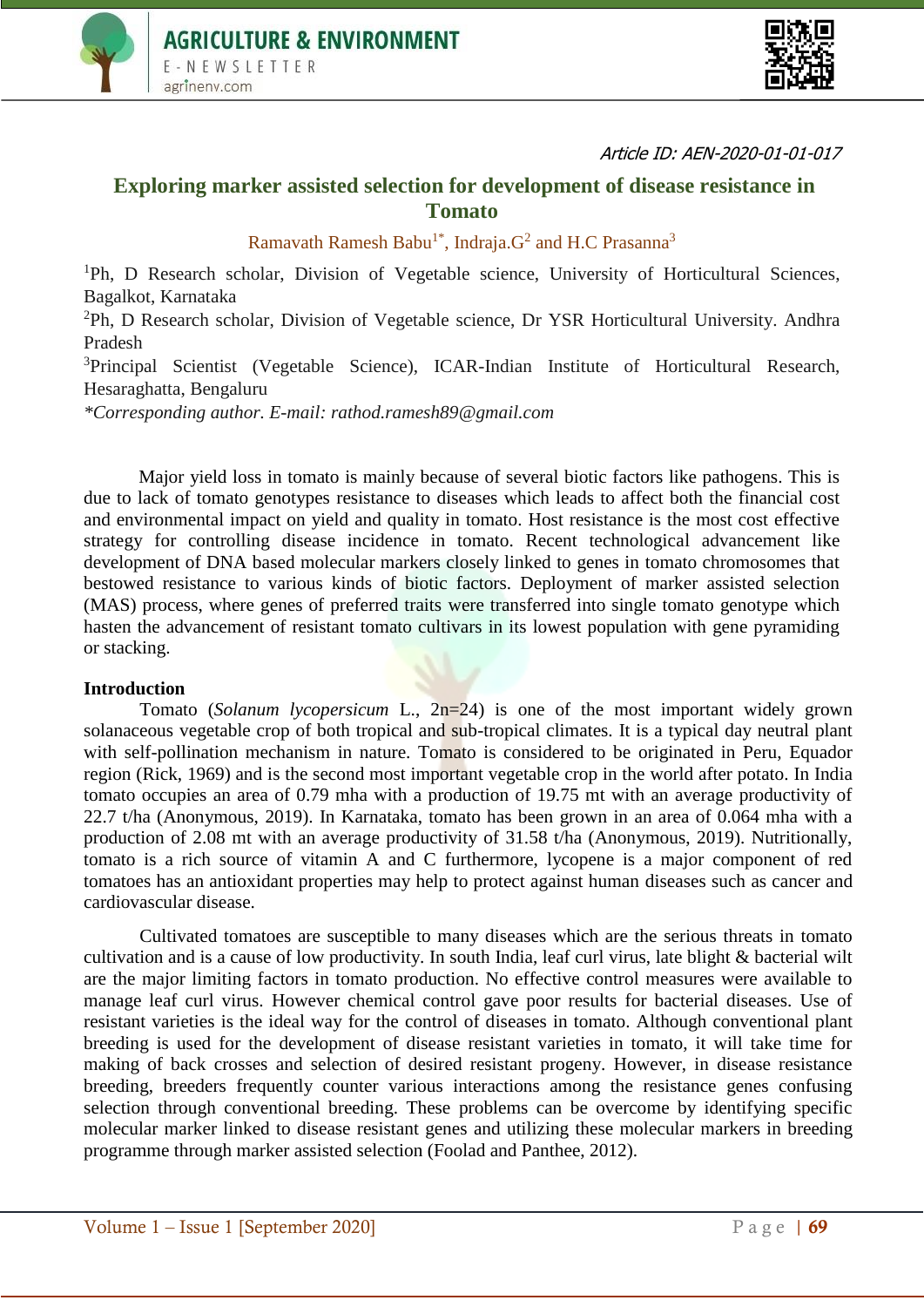



**Marker assisted selection:** It refers to indirect selection process where a trait of interest is selected based on a marker linked to trait of interest.

### **Marker assisted selection (MAS) for disease resistance**

Severe yield loss in tomato is mainly because of several biotic factors (Pathogens). Hence major aim of the plant breeders is to develop multiple disease resistant varieties in tomato. Utilization of host resistance is the most effective strategy for controlling reduction in yield and quality of tomato caused by various biotic factors. Advancement in breeding techniques leads to the development of DNA based markers which are tightly linked to gene of interest in tomato chromosomes that conferred resistance to various kinds of biotic factors. Through marker assisted selection genes of preferred traits transferred in to single tomato genotype which now speeds the advancement of resistance tomato cultivars in its lowest population with gene pyramiding or stacking.

# **Why MAS in vegetable breeding?**

For disease resistance through conventional breeding individual plant must be evaluated for all traits tested. Therefore it is very difficult to assess plants from certain populations (e.g.  $F_2$ ) or for traits with destructive bioassays. However MAS has great advantage because in this technique markers linked to the gene selection of tomato progenies with desired traits in a population are easily identified for several effective backcrossing schemes whereas progenies not carrying the conferred gene are discarded. In this technique, selection for disease resistance gene pyramiding plays an important role because in gene pyramiding resistant genes are transferred in to a single tomato line for each disease to prevent the breakdown of resistance against specific disease. Plant breeders now make use of this marker assisted selection to deliberate resistance by several genes with the help of markers which are closely linked against several diseases like Tomato leaf curl virus disease (TLCV), Tomato spotted wilt virus (TSWV), Bacterial spot, Bacterial speck diseases, late blight, Fusarium wilt and so on.

| <b>Trait</b>                       | Gene     | <b>Marker</b> | Year                      |
|------------------------------------|----------|---------------|---------------------------|
|                                    | Ty2      | <b>SCAR</b>   | Yang et al., 2016         |
| <b>ToLCV</b><br>resistance         | Ty3      | <b>SCAR</b>   | Dong <i>et al.</i> , 2016 |
| blight<br>Late<br>resistance       | $Ph-2$   | <b>CAPS</b>   | Panthee et al., 2012      |
|                                    | $Ph-3$   | <b>SCAR</b>   | Panthee et al., 2012      |
| Bacterial wilt<br>resistance       | $Bwr-6$  | <b>SCAR</b>   | Wang et al., 2013         |
|                                    | $Bwr-12$ | <b>SCAR</b>   | Wang <i>et al.</i> , 2013 |
| <b>Fusarium wilt</b><br>resistance | $I-2$    | <b>SCAR</b>   | Popoola et al., 2014      |
| <b>ToMV</b><br>resistance          | $Tm2^2$  | <b>CAPS</b>   | Sobir et al., 2000        |

| <b>Table: Molecular markers in Tomato</b> |  |  |
|-------------------------------------------|--|--|
|-------------------------------------------|--|--|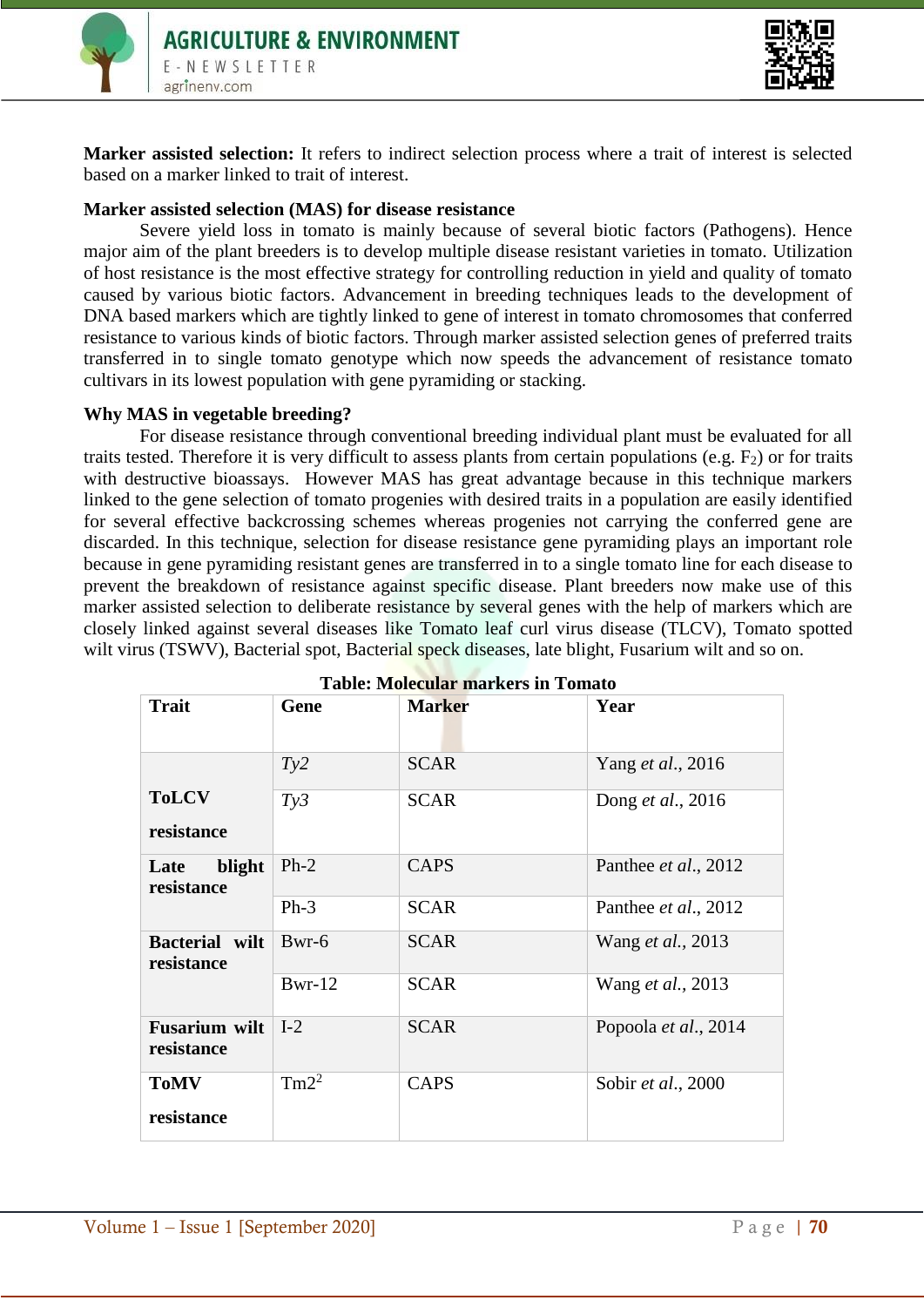



| <b>Achievements</b> |                                                                            |  |
|---------------------|----------------------------------------------------------------------------|--|
| Variety/line        | <b>Resistance for</b>                                                      |  |
| <b>Arka Rakshak</b> | Bacterial wilt, tomato leaf curl virus and early blight.                   |  |
| <b>Arka Abhed</b>   | Tomato leaf curl disease, Bacterial wilt, Early blight and Late<br>blight. |  |
| Raina               | Bacterial wilt and tomato leaf curl virus                                  |  |
| (Raasi seeds)       |                                                                            |  |
| Lakshmi             | Bacterial wilt and tomato leaf curl virus                                  |  |
| (Nunhems)           |                                                                            |  |
| <b>US440</b>        | Bacterial wilt, tomato leaf curl virus and early blight.                   |  |
| (US agri seeds)     |                                                                            |  |



**C** pyramiding of multiple biotic resistance (R) genes into a single genotype using marker assisted backcross (a) General overview of marker assisted backcross in a tomato breeding program; DP (Donar parent); RP(Recipent parent); X (Crosses); R (Resistant genotype); S( Susceptible genotype); A1,B,C,D,E( Represents different tomato genotypes of tomato resistant to different diseases; A2 (high yielding genotype but susceptible to A1, B, C, D, E) (b) Basic flow diagram showing steps involved in gene